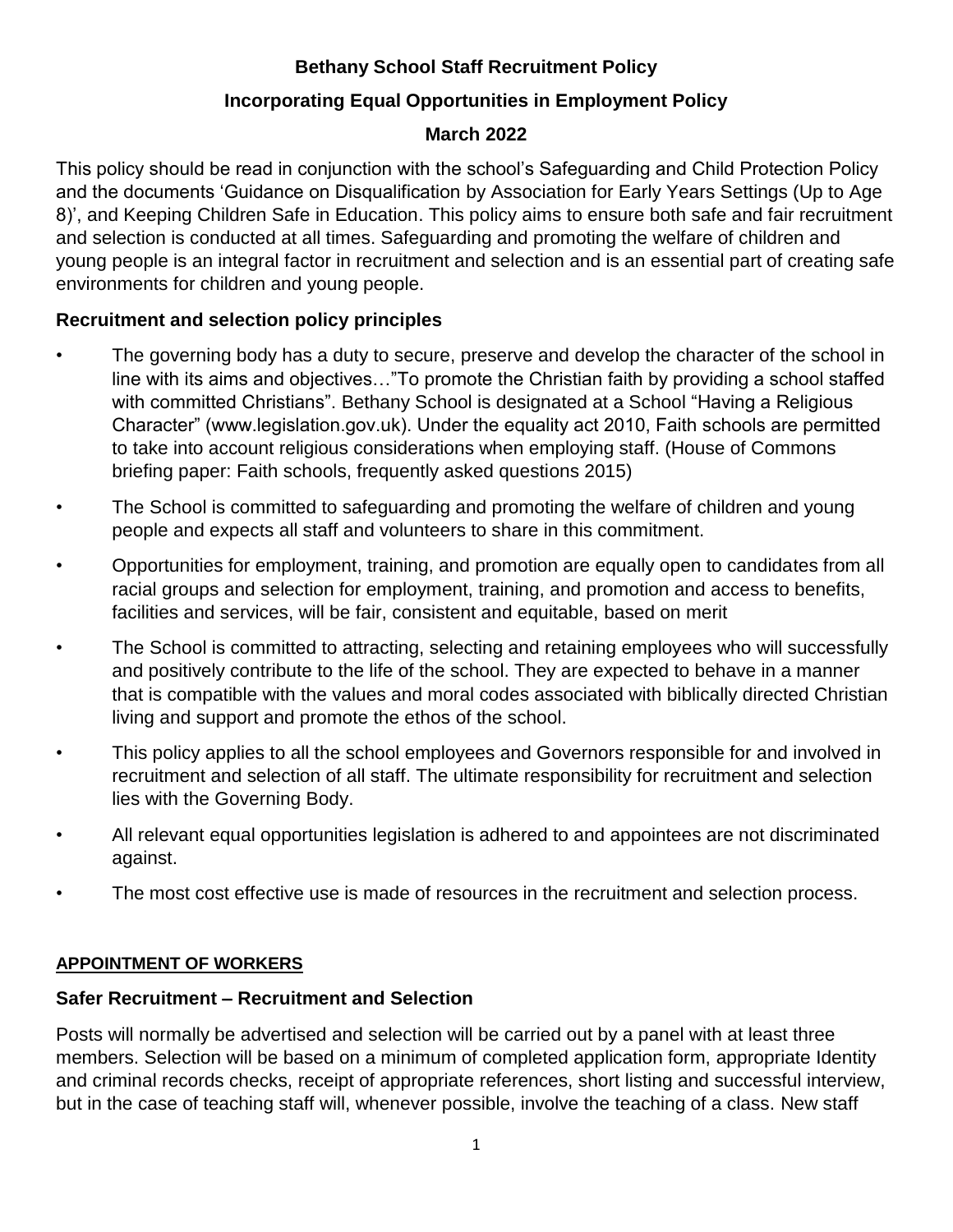members will be required to comply with the schools safeguarding policy and staff code of conduct. It is a requirement that at least one member of the interview panel has completed the Safer Recruitment Training successfully prior to the start of the recruitment process.

# **Recruitment Procedure**

# **1. Staff recruitment request**

The Head or the Senior Management team (SMT) approach the governors to discuss the need for replacement staff.

# **2. Advertisement**

Having satisfied themselves that a post is required, a suitable job advert needs to be drawn up by the Head or SMT and approved by the Governors.

The advert and/or Job Description is compiled and made available with an Application Form and a Medical declaration form. Vacancies are advertised locally through personal contacts, distribution of leaflets and on the school's website or may be advertised nationally through the Christian School's Trust.

We also attach a Self-Declaration Disclosure form in order to process the DBS check. The Application Form includes an explanation that the post is exempt from the Rehabilitation of Offenders Act 1974, (further details in 'Thirty one eight' guidance). The information enclosed includes a statement about Bethany Schools' commitment to safeguarding children and that a full enhanced DBS is required from all applicants.

The description should also ensure that all applicants are aware of:

- The Christian nature of the school and charity
- The responsibilities/requirements of the role
- Indication of hours/days required
- Indication of salary and other benefits

# **3. Application Form**

A Standard application form will be used to obtain a common set of core data from all applicants. The application form may be adapted for different posts but will always include key information on safeguarding. The application form should be completed and returned to the head teacher along with the criminal record selfdeclaration form and medical questionnaire which are kept confidentially.

Please see Appendix 1 for information to be considered when determining whether and applicant with a criminal record is suitable for the post applied for.

## **4. Shortlisting and Appointment**

The interviewing panel are given authority by the board to shortlist and appoint the member of staff. The governors on the panel should be part of the shortlisting process and interview panel. The authority to appoint to the post will be delegated to this interview panel and recorded in the Governors meeting minutes. Responses are sifted, using specific criteria, appropriate to the post being advertised. References will be requested by the lead recruiter at this stage (open references are not acceptable). Shortlisted candidates will be invited for interview. In the case of teaching staff, applicants may be observed teaching a class.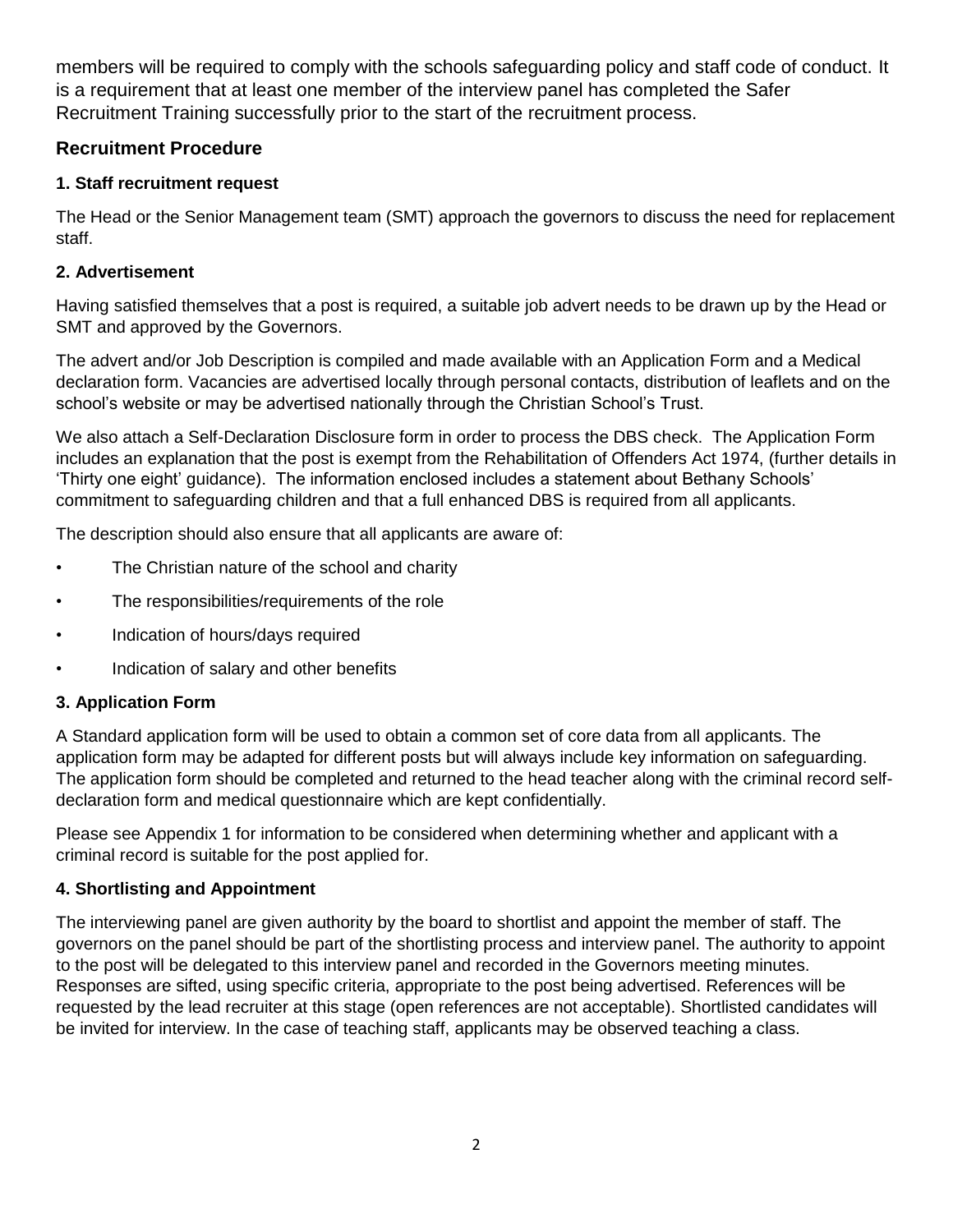## **5. Interviews**

The interview will assess the merits of each candidate for the post and explore their suitability to work with children and young people. The selection process for people who will work with children and young people will always include a face-to-face interview even if there is only one candidate. Where appropriate a question on safeguarding will be asked during the interview.

A minimum of three interviewers will form the interviewing panel and two of these will be Governors.

The members of the panel will:

- have the necessary authority to make decisions about appointments;
- be appropriately trained, (one member of interview panel will have undertaken Safer Recruitment Training in accordance with the DfE requirements).
- meet before the interviews to reach a consensus about the required standard for the job to which they are appointing and to consider the issues to be explored with each candidate and who on the panel will ask about each of those.

Where a candidate is known personally to a member of the selection panel this will be declared before short listing takes place. It may then be necessary to change the selection panel to ensure that there is no conflict of interest and that equal opportunities principles are adhered to.

In addition to assessing and evaluating the applicant's suitability for the particular post, the interview panel will also explore:

- the candidate's Christian testimony
- the candidate's attitude toward children and young people
- his/her ability to support the school's agenda for safeguarding and promoting the welfare of children;
- gaps in the candidate's employment history;
- concerns or discrepancies arising from the information provided by the candidate and/or a referee.
- Relevant questions regarding the candidates mental and physical capacity for the role based on the Medical questionnaire

If, for whatever reason, references are not obtained before the interview, the candidate will also be asked at interview if there is anything s/he wishes to declare/discuss in light of the questions that have been (or will be) put to his/her referees.

It is vital that the references are obtained and scrutinised before a person's appointment is confirmed and before s/he starts work.

### **6. Conditional Offer of Appointment**

A conditional offer of employment is made by letter to the successful candidate and a start date is confirmed. Unsuccessful candidates are informed of the outcome of their application.

### **7. Pre Appointment Checks**

An offer of appointment to the successful candidate will be conditional upon:

- verification of the candidate's identity using photographic ID and proof of address
- verification of eligibility to work in the UK
- overseas check (where appropriate)

Individuals who have lived or worked outside the UK must undergo the same checks as all other staff in schools or colleges. *See paragraphs 262 onwards KCSIE 2021* This includes obtaining (via the applicant) an enhanced DBS certificate (including barred list information, for those who will be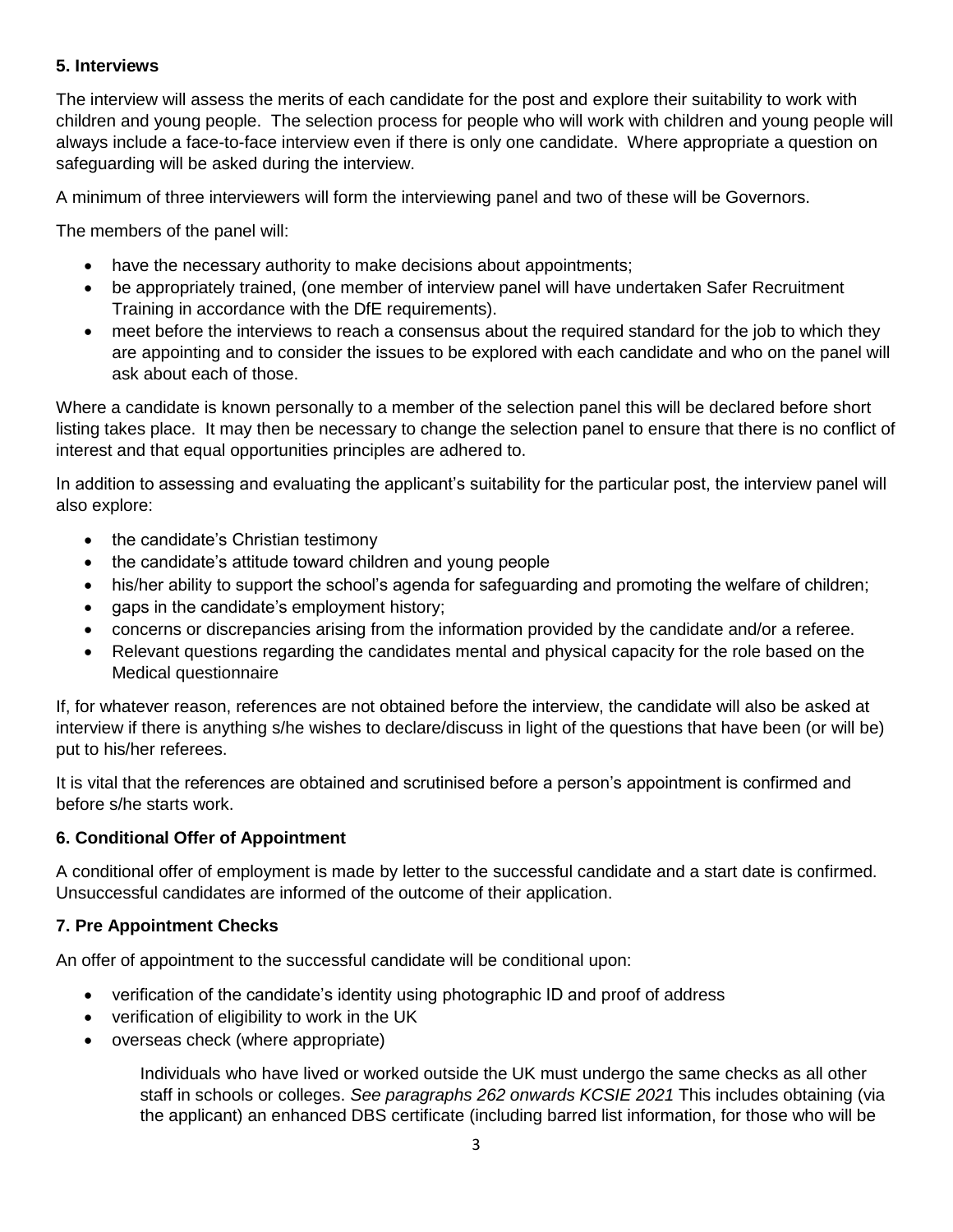engaging in regulated activity) even if the individual has never been to the UK. In addition, the school will make any further checks they think appropriate so that any relevant events that occurred outside the UK can be considered. These checks could include, where available:

- criminal records checks for overseas applicants Home Office guidance can be found on GOV.UK; and for teaching positions
- obtaining a letter of professional standing from the professional regulating authority in the country in which the applicant has worked. *Advice about which regulatory or professional body applicants should contact is available from the National Recognition Information Centre for the United Kingdom, UK NARIC.*

Where available, such evidence can be considered together with information obtained through other pre-appointment checks to help assess their suitability. Where this information is not available the school will seek alternative methods of checking suitability and or undertake a risk assessment that supports informed decision making on whether to proceed with the appointment. Although sanctions and restrictions imposed by another regulating authority do not prevent a person from taking up teaching positions in England, the school will consider the circumstances that led to the restriction or sanction being imposed when considering a candidate's suitability for employment. *Further information can be found in DfE Guidance: Recruit teachers from overseas.*

- verification of the candidate's mental and physical fitness to carry out their role (completion of medical questionnaire which may be followed up at the interview stage)
- the receipt of at least two satisfactory references

Two professional references and a character and/or pastoral references, will be requested, for all staff. Where possible, references will be obtained prior to interviews to allow any concerns to be explored with the referee and discussed with the candidate. References will always be scrutinised before appointment, including for internal candidates. Open testimonials will not be relied upon, nor any information that has been provided by the candidate without verifying the information. Electronic references will be vetted to ensure they originate from a credible source.

- verification of professional qualifications
- verification of professional status where required e.g. QTS status (unless properly exempted)
- a check of the DfE Barred List, Children's Barred List will be completed for qualified teachers.
- obtaining a DBS Enhanced Disclosure
- a check using the Employer Access Online Service to see if a prohibition order issued by the Secretary of State for Education exists against the individual
- (for teaching posts) verification of successful completion of statutory induction period (applies to those who obtained QTS after 7 May 1999)

All checks will be:

- confirmed in writing;
- documented and retained on the staff file
- recorded on the school's single central record database; and,
- followed up where they are unsatisfactory or there are discrepancies in the information provided.

The criteria for NOT appointing children's workers are:

- Previous offences against children
- If the Governors have reservations about an individual's behaviour, lifestyle, attitudes and spiritual commitment.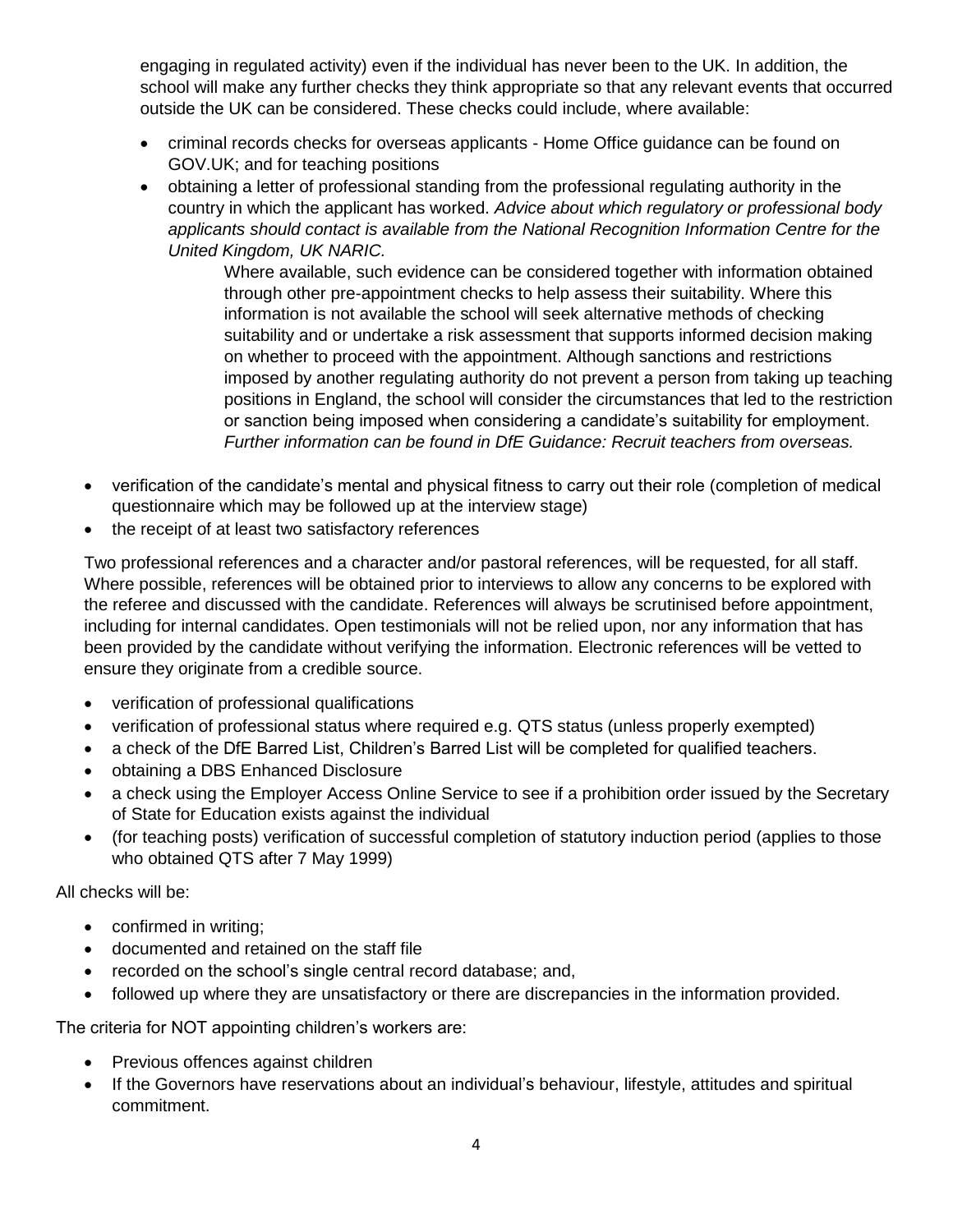If the Governors have any reasons to doubt a worker's suitability for the job.

N.B. The facts will be reported to the police and/or the DfE Children's Safeguarding Operations Unit (formerly the Teachers Misconduct Team), if:

- the candidate is found to be disqualified from working with children by a Court; or,
- an applicant has provided false information in, or in support of, his/her application; or,
- there are serious concerns about an applicant's suitability to work with children.

If an individual's DBS certificate is not available a member of staff would only be able to start work if:

- the individual is appropriately supervised
- other checks (references etc) have come through
- the person in question has been informed of these safeguards

The following personnel should have their details entered on the School Single Central Record

- Staff in regulated activity all teaching staff (teachers and assistants), (See KCSIE for details of those in regulated activity)
- Volunteers working in an unsupervised capacity
- Chair of the Governors
- Other Governors

### **8. Post Appointment Induction**

Workers will be given a contract on appointment (Under development)

There will be an appropriate induction program for all staff which includes Safeguarding training. All new staff will be expected to read the school Code of Conduct Policy and all policies concerning Child Protection and Safeguarding as part of their Induction Process, including the behaviour policy, the safeguarding response to children who go missing from education, and the identity of the DSL and Deputy DSL.

All new staff will need to complete a Basic Awareness Course on Safeguarding and Child Protection, renewable every three years, which is considered best practice by Sheffield Local Authority Safeguarding Board.

All staff members participate in the appraisal system as per the appraisal policy and undergo 3 yearly DBS checks

#### **Appointing Governors and Volunteers**

Please see the Volunteer Policy for details on how volunteers are appointed, including the procedure, preappointment checks and induction information.

All leaders and managers, including Governors are required to have a section 128 Management Check. This will be included on the school's SCR showing that checks have been according to section 128. This will also be done using Teacher Services (as point 7).

Note: Section 128 directions will show on an enhanced DBS check with barred list information, provided that 'children's workforce independent schools' is specified in the parameters of the check.

New Governors may be asked to complete an application form and meet with the Head teacher and Chair of Governors, following the appropriate checks as above.

Policy Approved by Governors: 25/4/2022

Policy due for review: 2025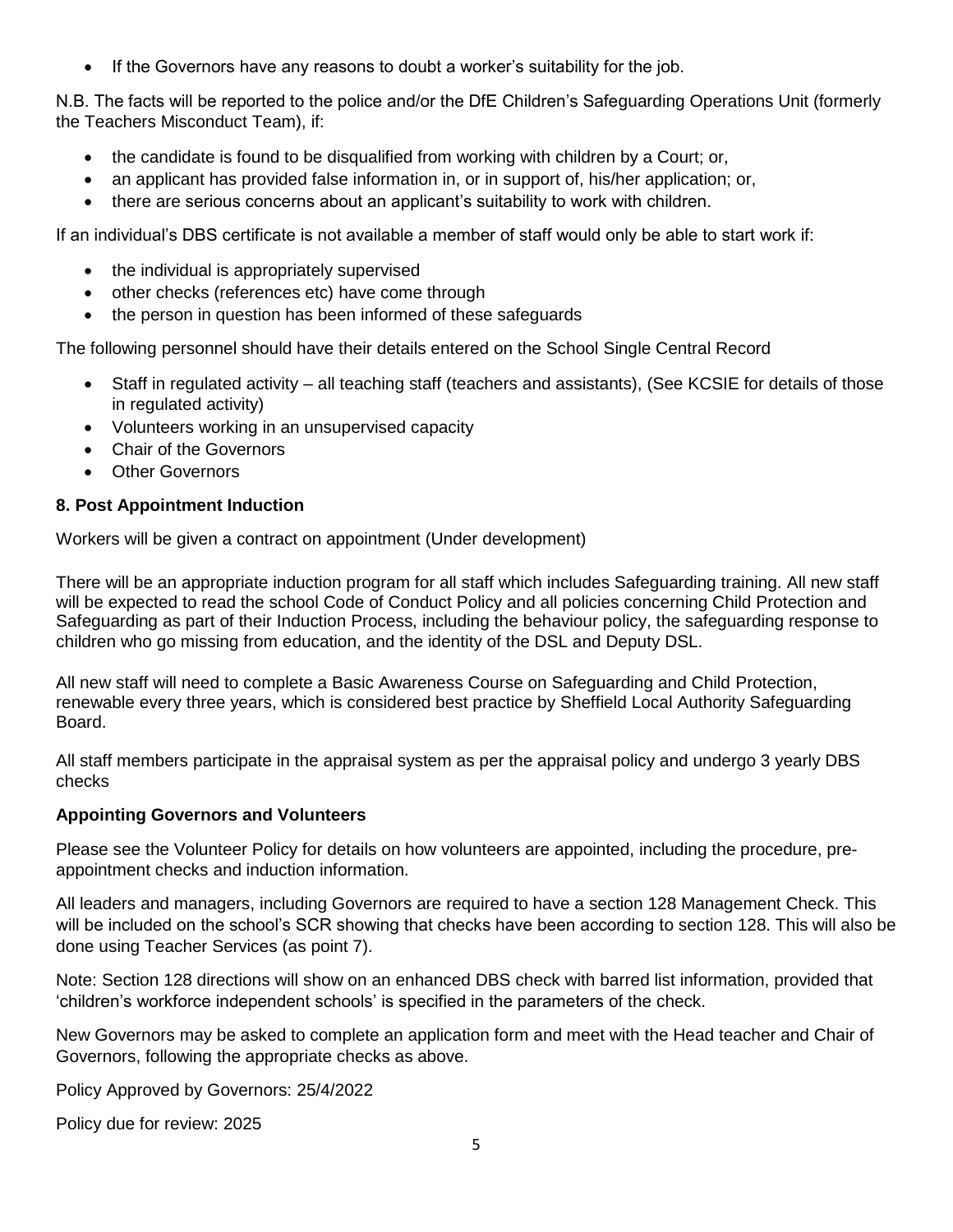## **INFORMATION TO BE CONSIDERED WHEN DETERMINING WHETHER AN APPLICANT WITH A CRIMINAL RECORD IS SUITABLE FOR THE POST APPLIED FOR**

*If an applicant's criminal record check reveals details of past cautions and/or convictions the following procedures will be followed:*

- If the certificate simply confirms what the applicant has already disclosed, and we have already taken this information into account when making the offer of employment, we will confirm the offer of employment.
- If our decision to recruit an applicant depends upon approval from a senior staff member, we shall ensure that the decision maker has all the relevant information to hand to make a fair and balanced decision. This may include the applicant's initial disclosure, a disclosure statement and any other relevant information they may have provided in the interim that may inform a risk assessment.
- If the certificate reveals information that we were not expecting or that the applicant had not previously disclosed, further consideration may be necessary.

## *Adapted from https://www.nacro.org.uk/resettlement-advice-service/support-for-employers/employingsomeone-with-a-criminal-record/#suitable*

An assessment of the applicant's skills, qualifications, experience, and conviction circumstances will be weighed up against the risk assessment criteria for the job. To determine whether a criminal record is relevant, the information will be assessed in relation to the tasks which need to be performed and the circumstances in which the work is to be carried out. The following will be considered when deciding whether the offence is relevant to the post applied for:

- Does the post involve one-to-one contact with the children?
- What level of supervision will the post-holder receive? Is it unsupervised? Does it involve working in isolation?
- Does the post involve any direct responsibility for finance or items of value?
- Does the post involve direct regular contact with the public?
- Will the nature of the job present any opportunities for the post-holder to reoffend in the course of work?
- Are there any safeguards which can be put in place to minimise any potential risks?

If a shortlisted applicant who meets the requirements of the person specification discloses a criminal record that is not related directly to the post, a risk assessment will be conducted which includes meeting with the applicant to discuss the relevance of their criminal record. Based on the information provided, we shall consider the following:

### **Nature of offence(s)**

What type of offence or offences did the individual commit? I.e. theft, fraud, violence, possession of drugs, supply of drugs, sexual offences, public order or other offences. Did the offender commit one type of offence or a range of different offences?

### **Relevance**

Is the offence relevant to the position in question? The relevant categories of offences in relation to the protection of children are generally considered to be serious, violent, sexual and drug-related offences,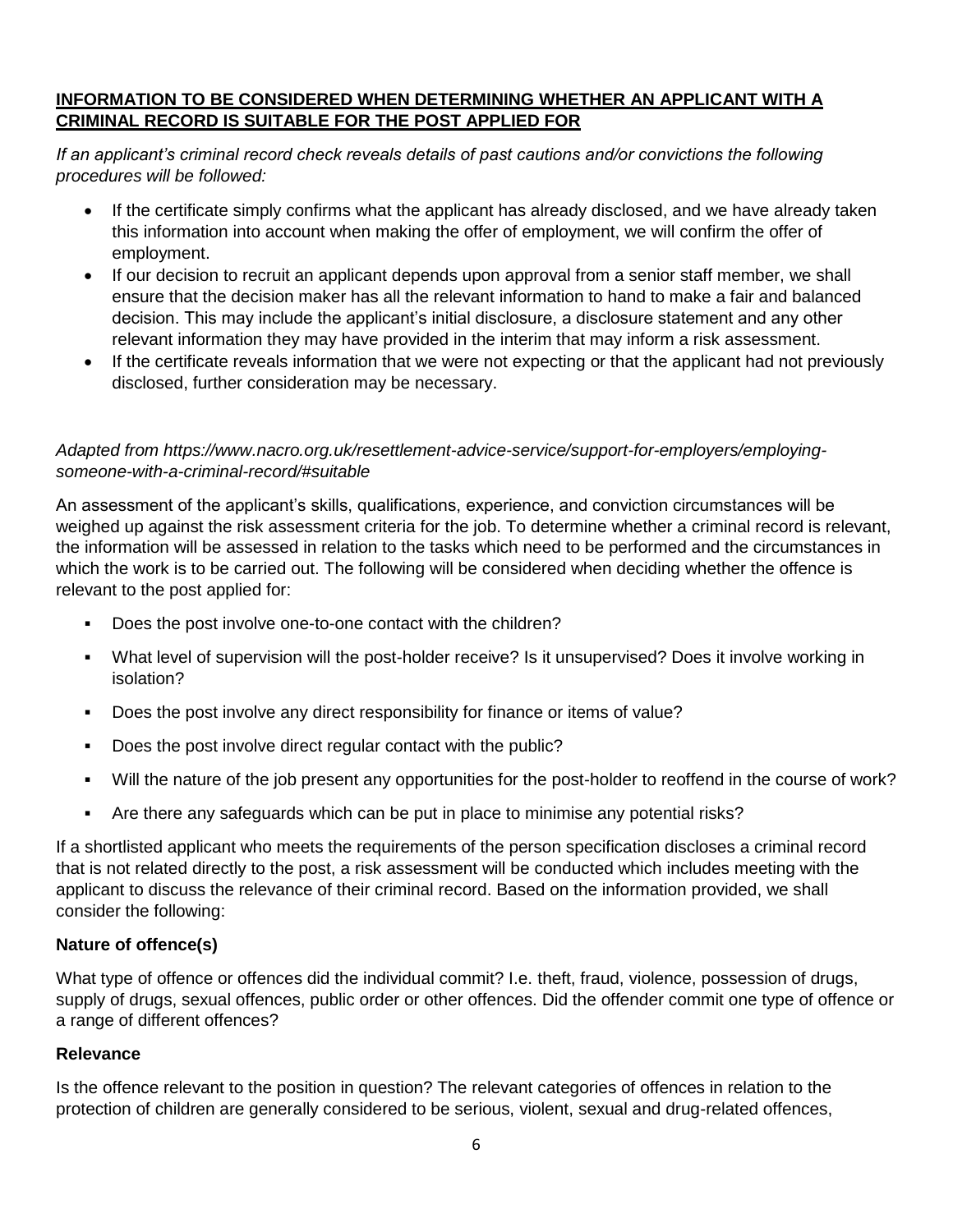although the nature of the offence is not the only factor that ought to be considered. For example, a person with a previous history of drug-related convictions who has clearly moved on from that period may be particularly well-suited to support others with substance misuse problems. They should not be discounted simply on the basis that they have drug-related convictions.

Drink-driving offences are not generally considered relevant unless the job itself involves driving e.g. taxi driver or a bus driver.

## **Seriousness**

How serious is any offence or allegations disclosed? This is important because all offence categories cover a very wide range of offences that vary in terms of seriousness. A sexual offence, for instance, covers everything from young men sleeping with their underage girlfriends to indecent assault and rape. Violence covers everything from slaps and smacks, normally recorded as battery or common assault, to grievous bodily harm and murder. Drug offences cover everything from possession of small amounts of cannabis for personal use to possession of class A drugs with intent to supply. Burglary covers everything from taking goods from shop storerooms to entering the homes of elderly people, leaving them in fear. Arson ranges from setting fire to litter bins to destroying property and endangering lives.

The name of the offence (the offence code) can often make the incident sound more serious than it was; which is why it is extremely important to gain further details of what actually took place and to consider the other factors listed here.

## **Offence circumstances**

Who was involved? What happened? Where did it happen? When did it happen? How did it happen? Why did it happen?

What were the circumstances and the explanation offered by the applicant? Consideration will be given to whether there were any aggravating or mitigating circumstances. What was the applicant's attitude to their offending? Did they show any remorse or take responsibility for their actions? Did they try to make reparation to any victim?

In particular, the applicant's own circumstances at the time of the offending behaviour including issues with accommodation, education, employment, management of finances and income, lifestyle and associates, relationships, drugs and alcohol, emotional well-being or health will be taken into account.

An explanation of the circumstances surrounding an offence will often be plausible and reassuring. For instance, the person who explains that, in fear and panic, they ended up assaulting someone who was threatening them during a bar fight, may not be as culpable as an individual who caused serious injury with intent during an armed robbery. It is important to bear in mind that only a small minority of offences take place in a work setting. We will also consider the fact that a person convicted of a serious offence may have completely changed their life around for the better.

It is important to be aware that it is incredibly difficult for an applicant seeking to show themselves in the best possible light to a prospective employer, to have to then discuss past matters that they may feel ashamed or embarrassed about. Taking that into account, we will look for openness and honesty, rather than denial and minimisation. We will consider the applicants' insight into their own behaviour, any indication of changed thinking, relevant changes in their circumstances, and where relevant, victim empathy rather than victim blame or shared responsibility.

## **Age of offences**

We will consider the length of time that has passed since the offence that has been disclosed took place. Cautions or convictions that appear on a disclosure certificate may be very old, for example, dating back to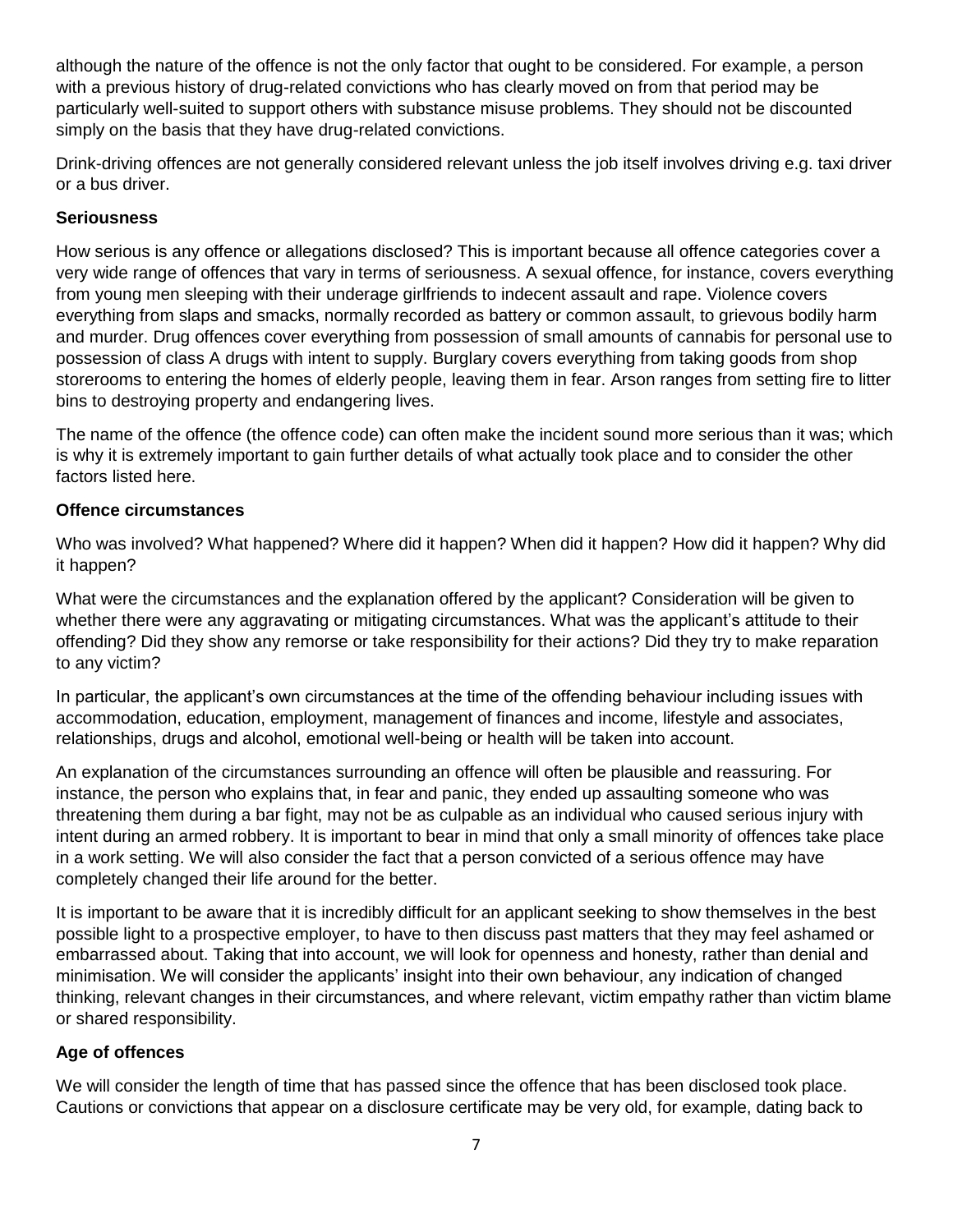when the person was growing up. They may not be relevant in many instances because applicants have put their past behind them.

The government recognises that people can and do put their offending behind them. This recognition is embodied in the Rehabilitation of Offenders Act 1974 (ROA) and by the introduction of the filtering system for positions subject to standard or enhanced disclosure checks. Reoffending statistics in the UK indicate that if individuals go a little more than two years without reoffending, they are no more likely to offend than those who have never offended.

## **Pattern of offending**

We will consider whether the applicant committed a single offence, or whether there has been a pattern of offending behaviour or allegations. Is there a big gap between offences, or are there a number of offences within a short period? People who have a pattern of offending right up to the present date may not have put their offending behind them.

Those people with gambling, drink, or drug-related convictions, in particular, may remain a risk unless there is evidence of a clear break in the pattern of their offending. Nevertheless, many offenders, including repeat offenders, do eventually give up crime and settle down. They may have a particular motivation for doing so (e.g. becoming a parent) and often there will be clear evidence shown throughout the other aspects of the recruitment process and on the disclosure certificate itself.

### **Changed circumstances**

We will take into account whether the applicant's circumstances have changed since the offending took place. For instance, those convicted when young, perhaps as juveniles, often do not reoffend once they have family or mortgage responsibilities, because they have too much to lose by getting into trouble. As previously mentioned, many offenders, even those with long and serious records, can eventually change, as they simply grow out of a period of offending or seek help to address related problems.

As part of the risk assessment process we will try to establish the applicant's attitude at the time of the offence. What is their attitude now? How do they now feel about what happened? How do they feel about their part in what happened? Do they show remorse? Do they blame others? Do they feel a victim of injustice? How genuine is their expression? What efforts have they made not to reoffend? If they have one, can a reference be sought from their probation officer or support worker?

Having reviewed the circumstances at the time of the offence, we will then compare the applicant's circumstances at the time of them applying for the role. It may be that the applicant can provide the necessary reassurance that past issues have been resolved. However, many people with more recent convictions will also have reached the point where they want to put their offending behind them and put their talents to constructive use. If the offence is not work-related, or if the post is at a level of responsibility which means that the applicant does not pose a risk, we will consider recruiting them if in all other respects they are suitable for the job.

## **Carrying out a Risk Assessment**

The school will gather as much information as possible to inform our assessment. Sources may include (but are not limited to) answers given during application and interview, self-declarations, disclosure certificates, disclosure statements, value-based interviewing, references and independent statements from support workers

The applicant will be given the opportunity to address any concerns that we may have or discrepancies. This will be done in the form of a face-to-face meeting with the applicant. It will be made clear to the applicant that the purpose of the meeting is to discuss any relevant information that can inform our risk assessment. The meeting will be conducted with sensitivity and empathy, as discussing past convictions may be a great source of anxiety and embarrassment for the person concerned.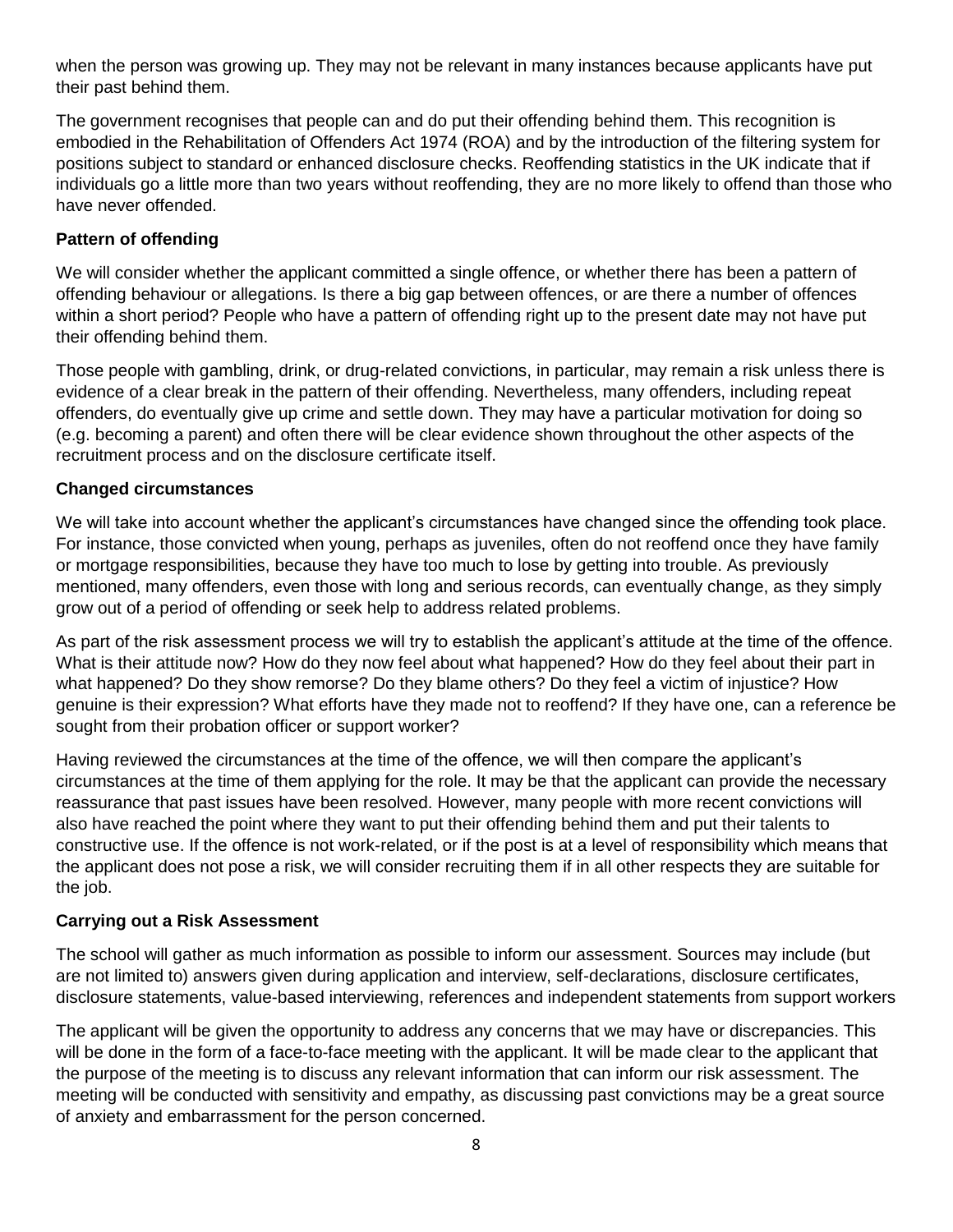Careful thought will be given to the questions we plan to ask, and the discussion will be kept focused on the individual and their feelings and attitudes. At least two people who were involved in the recruitment process will be present to provide support and take notes. We will remember it is not our responsibility to decide whether the court's decision or police course of action was the right or fair one. The purpose of the interview is to help us gather the necessary information to assess whether the individual may pose a risk in the position applied for.

Once we have gathered all the relevant information, a risk assessment will be conducted; where any risks are identified, we will assess whether any appropriate safeguards can be put in place to minimise these risks. The assessment will be a documented decision-making process that is signed by those who have undertaken the assessment. If the applicant is successful in post, the risk assessment will be securely stored on their personnel file and reviewed as appropriate.

# **DBS CERTIFICATE RISK ASSESSMENT**

**To be completed if the DBS Certificate or the applicant has disclosed criminal record information**

**Name on DBS Certificate: Certificate No: Certificate No:** 

**Post: Date of issue: Date of issue:** 

|                                                                                                        | Yes | No | Comments/Actions/Explanation |
|--------------------------------------------------------------------------------------------------------|-----|----|------------------------------|
| Was the applicant a juvenile at the<br>time of any offence(s)?                                         |     |    |                              |
| Does the disclosure show a pattern<br>of offending?                                                    |     |    |                              |
| Does the disclosure show recent<br>offences or a recent change in<br>behaviour? How long ago was that? |     |    |                              |
| Do any offences have any relevance<br>to the job role?                                                 |     |    |                              |